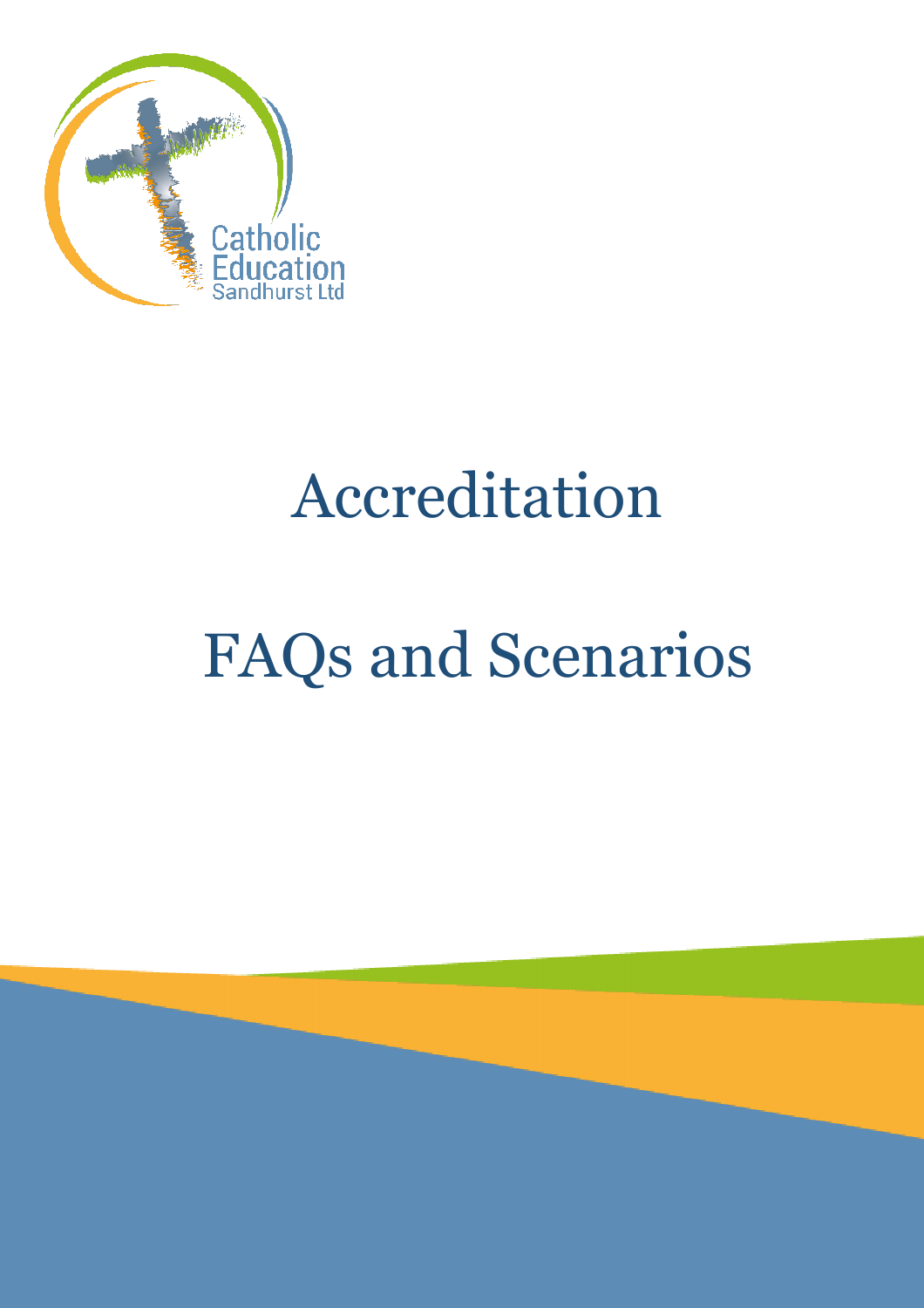# **Frequently Asked Questions (FAQs)**

*When did the new accreditation policy come into effect?* The policy came into effect in January 2020. For more information, refer to: <https://www.ceosand.catholic.edu.au/employment/accreditation>

#### *Why is there a single CECV accreditation policy across all Victorian dioceses?*

The single policy simplifies the Catholic Education Commission of Victoria Ltd (CECV) approach to accreditation, enables all teachers and leaders to understand the principles that underpin accreditation in Catholic education in Victoria, and provides a consistent approach and recognition of accreditation across dioceses.

### *Why are there gaining and maintaining requirements in the new policy?*

Teachers and educational leaders are expected to keep up to date with all aspects of their profession through ongoing professional learning. The policy ensures that teachers and leaders are supported to undertake professional learning which initially provides a solid basis for their work in Catholic schools, and then encourages a continuing development and maturity of understanding in ensuing years.

### *Why are leaders included in the policy?*

Leaders are included in the policy because they are the key leaders of faith and Religious Education in their schools. In order to lead their school communities effectively, they need a substantial and developing understanding of the Catholic identity of their schools, as well as other areas articulated inthe policy.

#### *What is the definition of 'leaders' in the policy?*

In the policy, leaders refers to principals, deputy principals, and leaders of Religious Education and Catholic identity.

#### *What if I aspire to the positions of leadership referred to in the policy?*

Aspirants to these leadership positions should pursue Accreditation to Teach Religious Education or Lead in a Catholic School as a prerequisite to applying for such positions.

#### *I'm a fixed-term teacher. Do I need to be accredited?*

Accreditation is not an expectation of employment for fixed-term teachers. However, fixed-term employees are welcome to participate in accreditation pathways. This would also support such teachers' applications for ongoing employment.

#### *I'm an ongoing part-time teacher. Do I need to be accredited?*

As an ongoing part-time employee, you are expected to meet the accreditation requirements in accordance with the policy.

#### *I am nearing retirement. What do I need to do?*

If you are planning to retire or are transitioning to retirement over the next two years (per clause 41 ofthe *Victorian Catholic Education Multi-Enterprise Agreement 2018*), you are not required to gain accreditation under the new policy. However, you are required to participate in professional learning and formation activities within your school.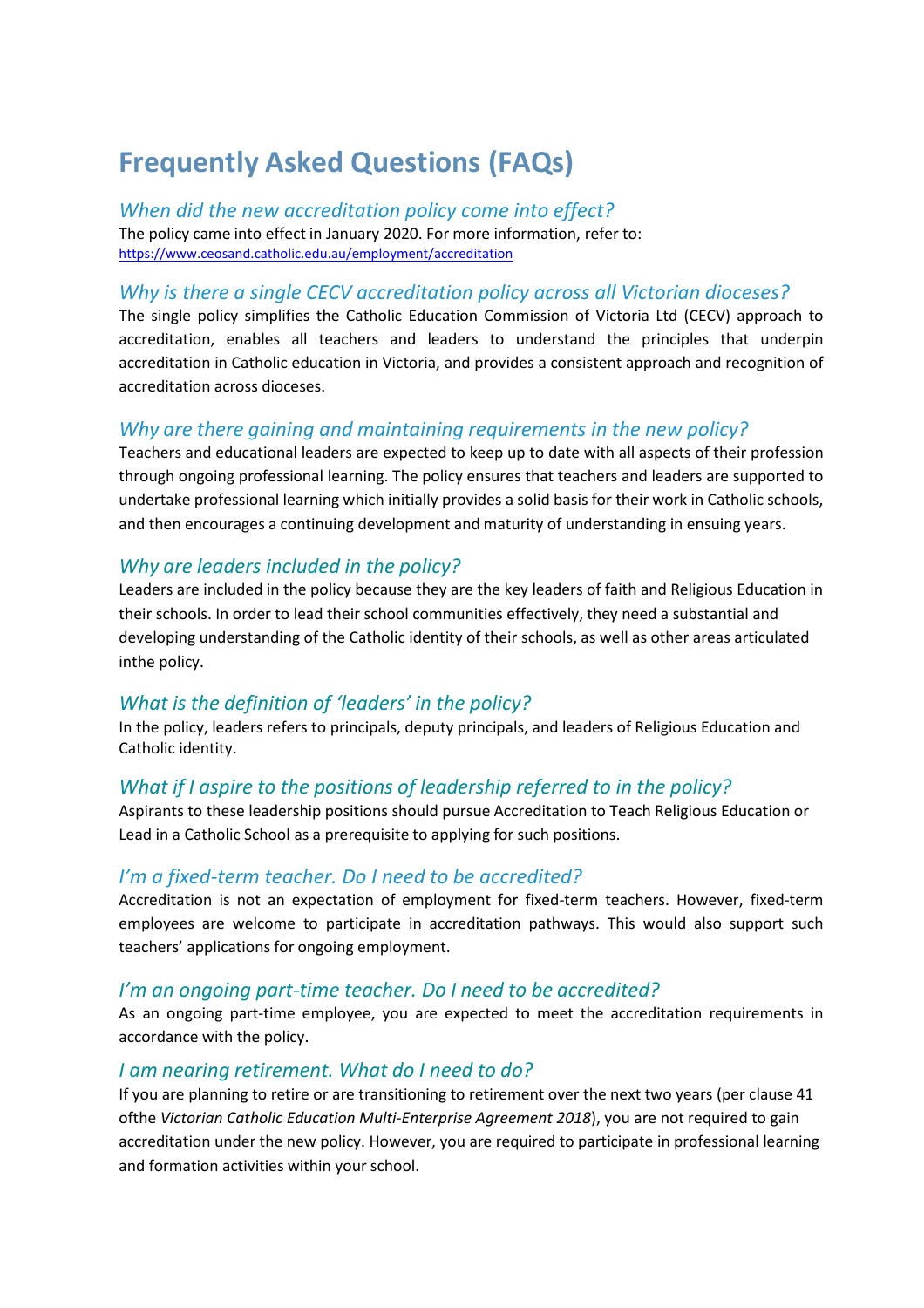#### *I was exempt under the previous policy. What does the new policy mean for me?*

All teachers and leaders, regardless of how they gained accreditation, are expected to maintain accreditation as described in the policy.

## *How do I record professional learning activities to demonstrate maintaining accreditation?*

Teachers will view and record the relevant professional learning in the online Teacher Accreditation Platform (TAP). Attendance at approved professional learning in your school, with your diocesan education office or with external providers will be uploaded and automatically appear in your records on TAP.

#### *How will I know if I have maintained my accreditation?*

When TAP recognises that you have met the 25 or 50 hours required for your accreditation, the platform will extend your accreditation expiry date five years from the date your current accreditation expires.

#### *What happens if I don't maintain my accreditation?*

If you don't maintain your accreditation, your status will be listed as 'Accreditation Pending'. Note that accreditation is an essential requirement when applying for leadership positions and sponsored study.

# *How will my diocese support me to become accredited and to maintain my accreditation?*

A variety of approved pathways and opportunities will be offered to ensure you are able to gain and maintain accreditation. These may include diocese-sponsored events, credentialed learning opportunities through tertiary institutions, school-based activities, and online study or modules.

#### *Is financial assistance or course sponsorship available?*

Each diocese has made provisions for teachers or leaders to apply for sponsorship in appropriate courses of study to gain Accreditation to Teach Religious Education or Lead in a Catholic School.

For those seeking to gain Accreditation to Teach in a Catholic School, or to maintain either level of accreditation, your diocesan education office will continue to explore cost-effective options for all teachers and leaders. Please contact your diocesan education office for specific questions regarding your own circumstances.

#### *What's the role of my school in my accreditation?*

Your school and diocesan education office will partner with you in gaining and maintaining accreditation. Your school will provide you with advice and guidance in relation to pathways to gain accreditation, and will assist you with questions regarding possible time, resources and support to maintain your accreditation.

For school-based professional learning activities, your school will seek approval for accreditation and upload appropriate records of your involvement, and your principal or Religious Education leader will attest that you have met the accreditation maintenance requirement by endorsing your attendance.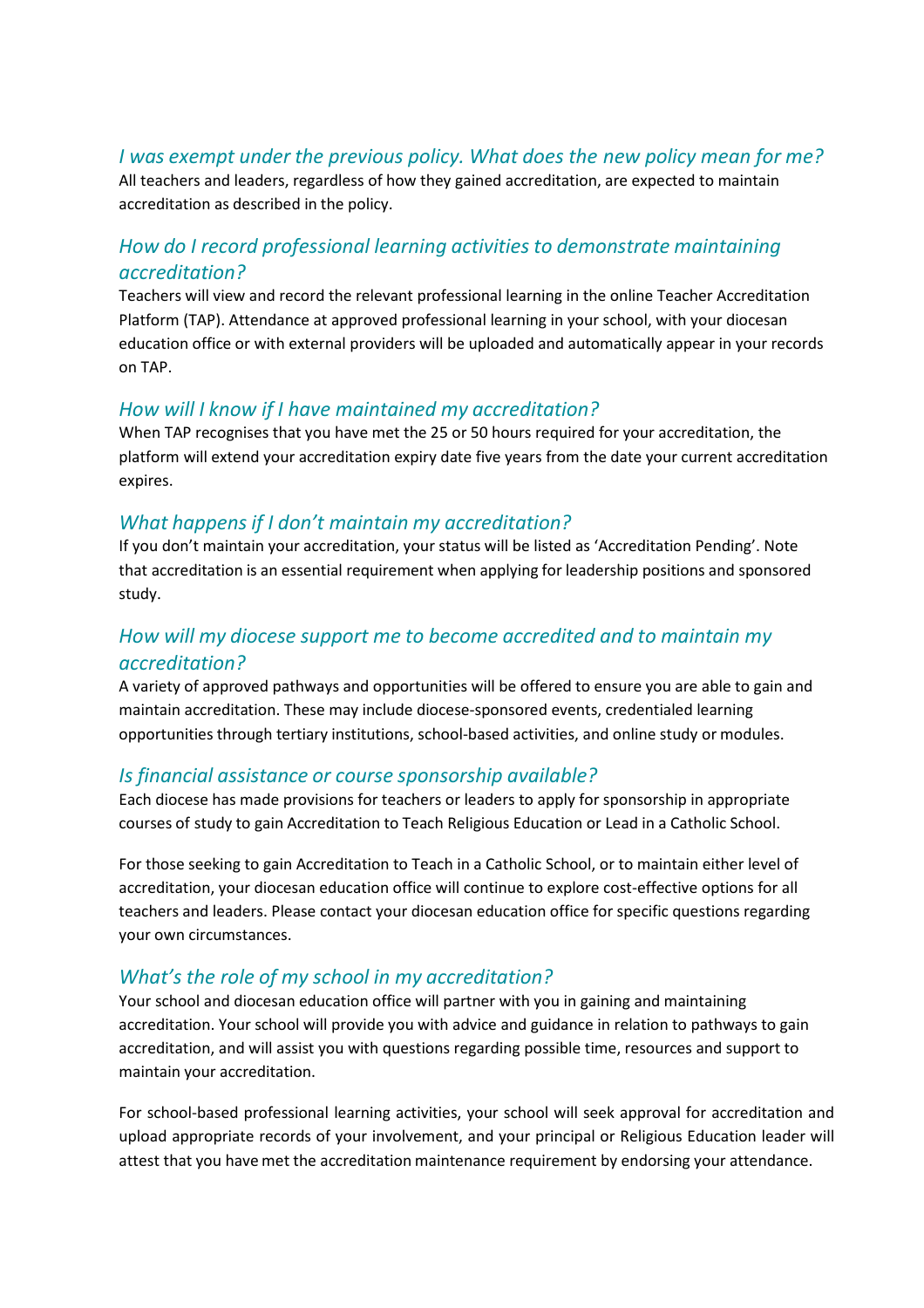# *How does my school apply to have related professional learning approved for accreditation?*

Your principal or other designated staff member responsible for input in TAP will apply to haverelevant professional learning activities approved for accreditation through TAP.

### *What types of activities will be approved for accreditation?*

The accreditation policy outlines the categories of content which are applicable for each level of accreditation. In general, activities which are related to theology or Religious Education and are evidently professional learning, as distinct from normal daily planning, will be approved for accreditation.

For example, a group of staff working to plan a specific topic on sacraments would be considered a normal part of staff planning and so not applicable. If the same staff identified the need for a greater depth of learning in order to implement the unit and ran a workshop on the topic as professional learning, this would be approved.

# *Can parent or family evenings for sacramental programs be counted towards teacheraccreditation?*

The key issue for these types of evenings or after-school sessions is the audience. An open program for parents will not extend staff knowledge and understanding to any great degree and so is not appropriate for accreditation purposes. This is particularly the case given that, in most circumstances, these evenings – facilitated by an outside provider, parish priest or Religious Education leader within the school – primarily include the school staff who are teaching the sacramental program.

Some schools have expanded the role of an outside facilitator by planning for them to come in after school for specialist professional learning with staff, and then facilitate an evening session with parents. In this case, the specialist professional learning would be an ideal accreditation activity.

# *Can other forms of community information evenings be counted towards accreditation?*

Sometimes schools react to issues occurring in their community and/or wider society by providing an information evening related to Catholic teaching on a specific topic. Examples from schools recently include topics related to specific issues such as euthanasia legislation or refugee policy, or broader concerns such as Catholic teaching about the common good in a COVID-19 world. Given that these sessions are often led by experts in their field, they may well inform staff understanding in a range of ways and so be appropriate for accreditation purposes. Decisions regarding such information sessions will be made on a case-by-case basis.

# *Who do I contact if I have any questions about the policy?*

*Y*our principal, Religious Education leader or diocesan education office can answer questions related to the policy.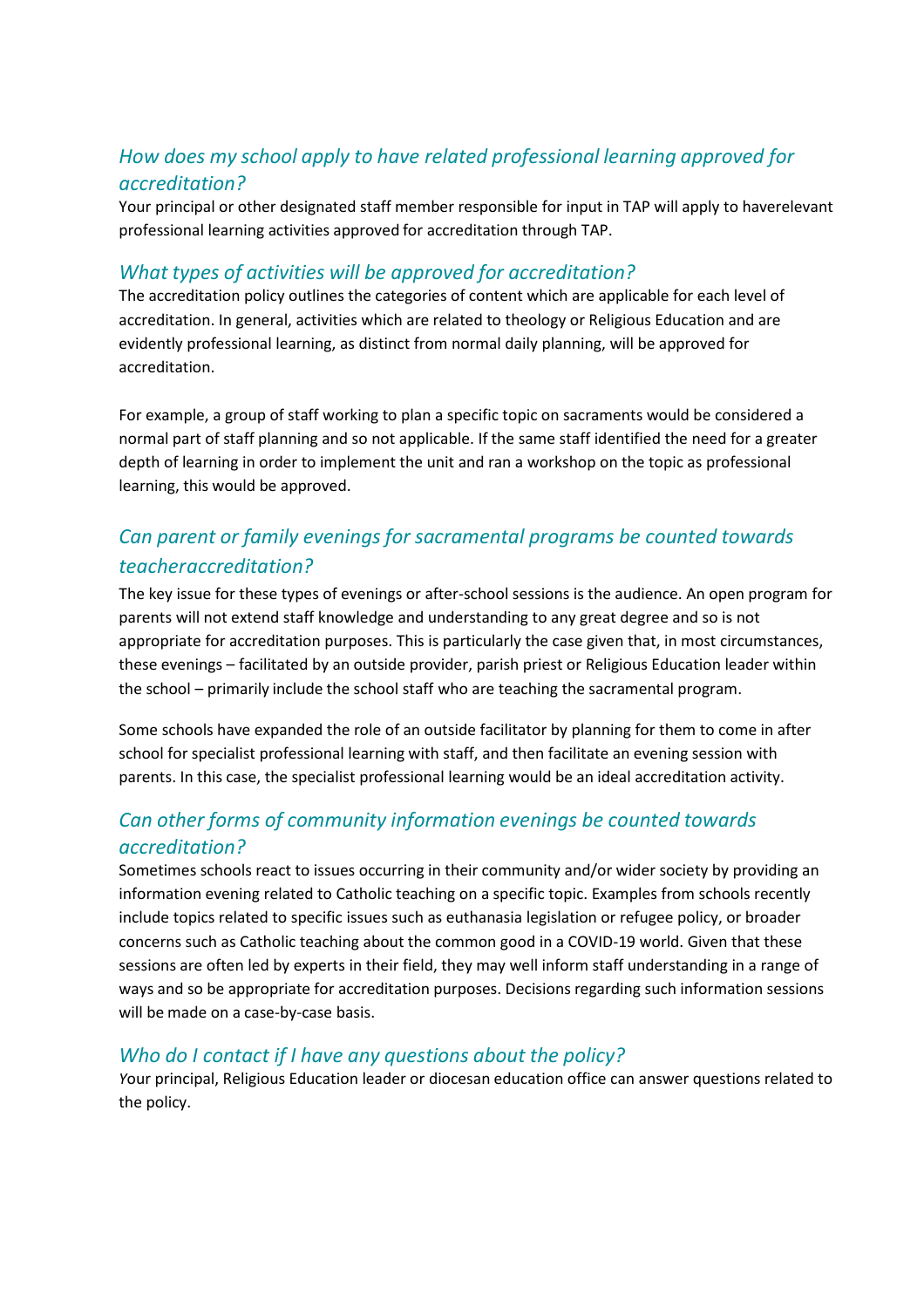# Example scenarios

# *I am a beginning teacher from a secular university or TAFE who needs to gain accreditation.*

Sally is a graduate from La Trobe University without a Religious Education specialisation. She has been employed in an ongoing capacity as a Year 4 teacher at a Catholic school. From the second year, her pathway to accreditation could begin by undertaking a fully funded, diocese-approved two-year course supported by the Catholic education office. Sally should complete this study within five years of gaining employment.

# *I am a beginning teacher with an approved Religious Education specialisation gaining and maintaining accreditation.*

Tom is a graduate from ACU employed in an ongoing capacity at a Catholic school as a first-year teacher. He successfully completed the Religious Education specialisation as part of his undergraduate studies. Tom will need to apply for Accreditation to Teach Religious Education or Lead in a Catholic School via TAP. His maintenance period will commence after his accreditation has been formalised.

# *I am a subject-specific teacher not teaching Religious Education seeking to gain accreditation.*

Jenny is a Humanities teacher at a Catholic school, seeking to gain Accreditation to Teach in a Catholic School. In consultation with the Religious Education leader in the school, she could formulate a 25 hour professional learning plan incorporating approved professional learning days, online modules and a twilight retreat in line with the policy. Once completed, Jenny can apply for accreditation through TAP.

# *I am currently an accredited teacher and seeking to maintain my accreditation.*

Ben is a teacher at a Catholic school who is currently accredited to teach Religious Education in a Catholic school and seeking to maintain this accreditation. Within five years, he will undertake a variety of approved professional learning opportunities to be selected from activities offered by his school, diocesan agencies and other external providers.

Ben will record his professional learning in his profile on TAP. Once he reaches the 50 approved hours, Ben will automatically have the maintenance of his Accreditation to Teach Religious Educationor Lead in a Catholic School registered and will be advised of this through TAP.

# *I am a leader moving from a government or independent school to a leadership role in a Catholic school.*

Mi Lee has been working in a Victorian government school and is now employed as deputy principal at a Catholic school. According to the policy, she will need to gain Accreditation to Teach Religious Education or Lead in a Catholic School. Her pathway to accreditation could begin by undertaking a fully funded, diocese-approved two-year course, or she could choose to pursue credentialed study at a master's level supported by sponsorship of the Catholic education office and school.